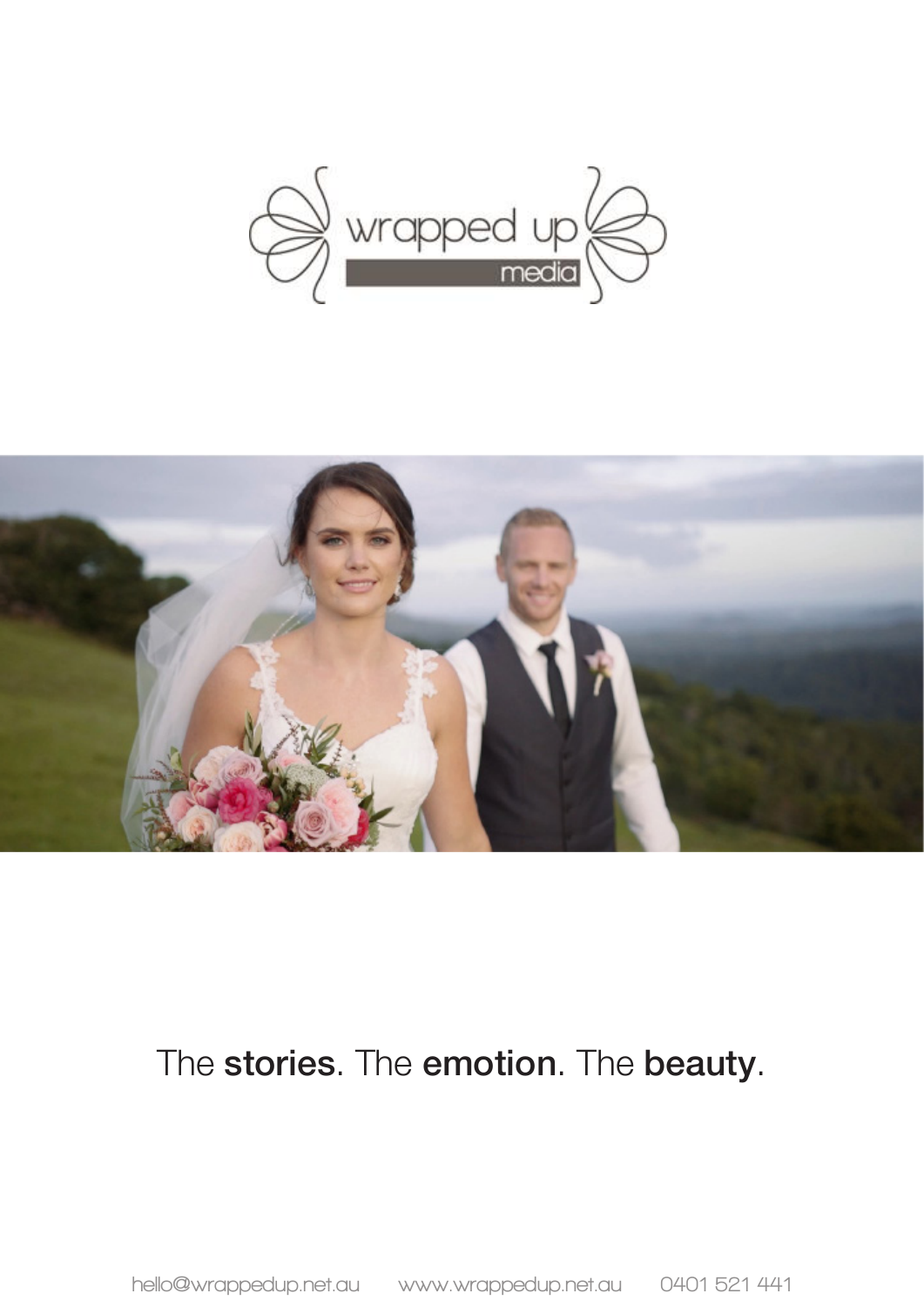# **cinematography packages**

With all day coverage, you can rest in the knowledge we'll be there to capture every important detail and create a hand crafted wedding film you'll love for years to come.



#### Package 1

All day coverage

1 cinematographer

3-5 minute highlight film

2 HD cameras

Speeches in full

Your choice of music from www.musicbed.com

Online hosting

**\$2800**

# Package 2

All day coverage

2 cinematographers

3-5 minute highlight film

3 HD cameras

Ceremony in full

Speeches in full

Your choice of music from www.musicbed.com

Online hosting

**\$3900**



Package 3

All day coverage

2 cinematographers

15 minute Feature Film

3 HD cameras

Ceremony in full

Speeches in full

Your choice of music from www.musicbed.com

Online hosting

**\$4500**

**\*All day coverage includes up to 10 hours of coverage.**

## **extras**

**HD USB's - \$30ea Extra hour of coverage \$200 (exceeding our standard 10 hour day) All footage supplied on hard drive - \$550 Weddings outside of Brisbane (100km radius from CBD) - \$1 per kilometre from CBD Weddings requiring air travel – Ask us for a quote**

**hello@wrappedup.net.au www.wrappedup.net.au 0401 521 441**